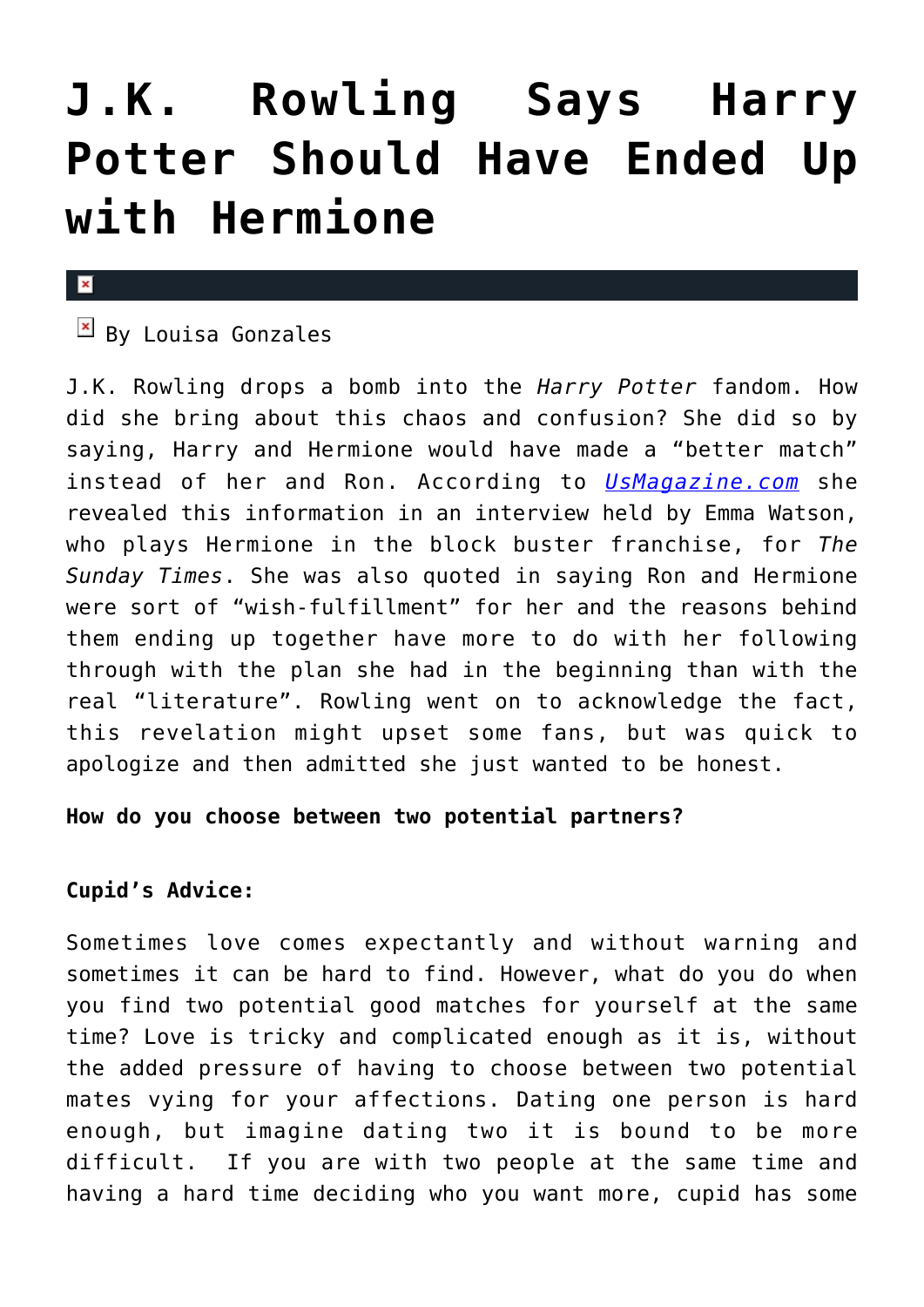advice on how to go about choosing between two potential partners.

**1.Think about who you have more in common with:** We all like people for different reasons, but finding potential lovers who you have common ground with is key to building a long-lasting relationship. While deciding who you want to be with ask yourself, who do you get a long with more? If you find yourself clashing with one potential love interest more than the other it is probably because you have more things in common with the one you have less arguments with. While opposites do sometimes attract, studies have shown couples who have more common interests have healthier relationships.

**Related:** [Emma Watson's Boyfriend's 'Second Family' Is](http://cupidspulse.com/emma-watson-boyfriends-second-family-thrilled-dating/) ['Thrilled' They're Dating](http://cupidspulse.com/emma-watson-boyfriends-second-family-thrilled-dating/)

**2. Decide which one is more real:** Of course your relationship with both people are real, but who do you have a deeper connection with? Ask yourself if the reason you are with your sweethearts and want to be with them is because you truly love them and are not just infaturated. Love is about more than just being physically attracted to each other, there has to be an emotional connection as well. Decide who you want by your side during the good and bad times. Someone is bound to get hurt no matter what you decide, but it is better to set someone free before things get to deep.

**Related:**['Millionaire Matchmaker' Star Marisa Saks Says](http://cupidspulse.com/millionaire-matchmaker-marisa-saks-dating-advice/) [Listening Is Key](http://cupidspulse.com/millionaire-matchmaker-marisa-saks-dating-advice/)

**3. Remember nothings ever perfect:** No matter who you decide to date, no relationship is ever easy all the time. There are going to be things you don't like about your significant other, but love is about accepting who they are, the good and the bad. Examine your priorities and what you want in a relationship to help decide who is the better match at this point in your life. Also, if neither of your potential